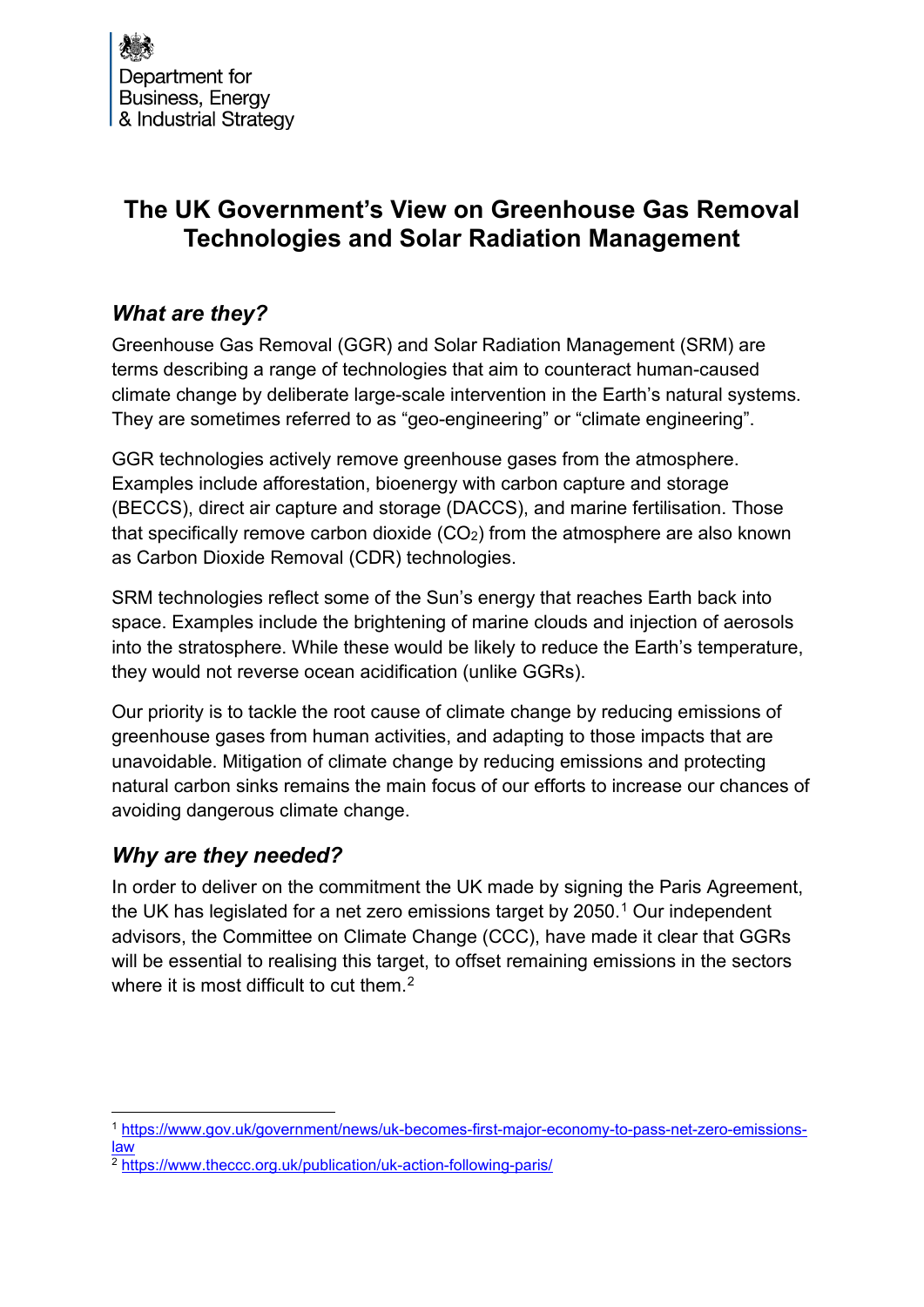# *Research, Development and Deployment*

We are already encouraging tree planting with a variety of schemes.

Any further deployment must be informed by thorough understanding of the costs, feasibility and environmental and societal impacts. Such understanding is currently limited so we are taking active steps to strengthen our understanding of GGRs and, where appropriate, move forward with deployment. For example:

- We have been working with the Research Councils, who launched an £8.6 million GGR research programme in April 2017. $^3$  $^3$
- We have launched a new £31.5 million programme funded by the UKRI's Strategic Priorities Fund to support GGR Demonstrators over 4.5 years.[4](#page-1-1)
- In September 2018, the Royal Society and Royal Academy of Engineering published a report reviewing the potential for deploying a broad range of GGRs. [5](#page-1-2)
- We commissioned a study on policy incentives for GGR deployment in the UK and in other countries, which was published in September 2019. $^6$  $^6$
- In November 2018, we published an action plan setting out how Government and industry can work in partnership to achieve the Government's ambition for carbon capture, usage and storage  $(CCUS)^7$  $(CCUS)^7$ .
- The Energy Innovation Programme has committed £100m to help decarbonise industry and open routes to CCUS. Funding has been awarded to several projects including a collaboration between C-Capture and Drax to build Europe's first BECCS pilot.

We are building a wider, strategic approach to GGRs, building on this developing evidence base.

The Government is not deploying SRM, and has no plans to do so.

The UK Government has commissioned research into the effects of SRM on climate, and monitors research in this area. The World Climate Research Programme's (WCRP's) Geoengineering Model Intercomparison Project (GeoMIP), is investigating, using computer modelling, the effects which SRM would have on the climate. [8](#page-1-5)

<span id="page-1-1"></span><span id="page-1-0"></span><sup>3</sup> <http://www.nerc.ac.uk/press/releases/2017/09-greenhousegas/>4 <https://bbsrc.ukri.org/funding/filter/2019-greenhouse-gas-removal-demonstrators/>

<span id="page-1-2"></span><sup>5</sup> <https://royalsociety.org/topics-policy/projects/greenhouse-gas-removal/>

<span id="page-1-3"></span><sup>6</sup> <https://www.gov.uk/government/publications/greenhouse-gas-removal-policy-options>

<span id="page-1-4"></span><sup>7</sup> [https://www.gov.uk/government/publications/the-uk-carbon-capture-usage-and-storage-ccus-](https://www.gov.uk/government/publications/the-uk-carbon-capture-usage-and-storage-ccus-deployment-pathway-an-action-plan)

<span id="page-1-5"></span><sup>8</sup> http://climate.envsci.rutgers.edu/GeoMIP/